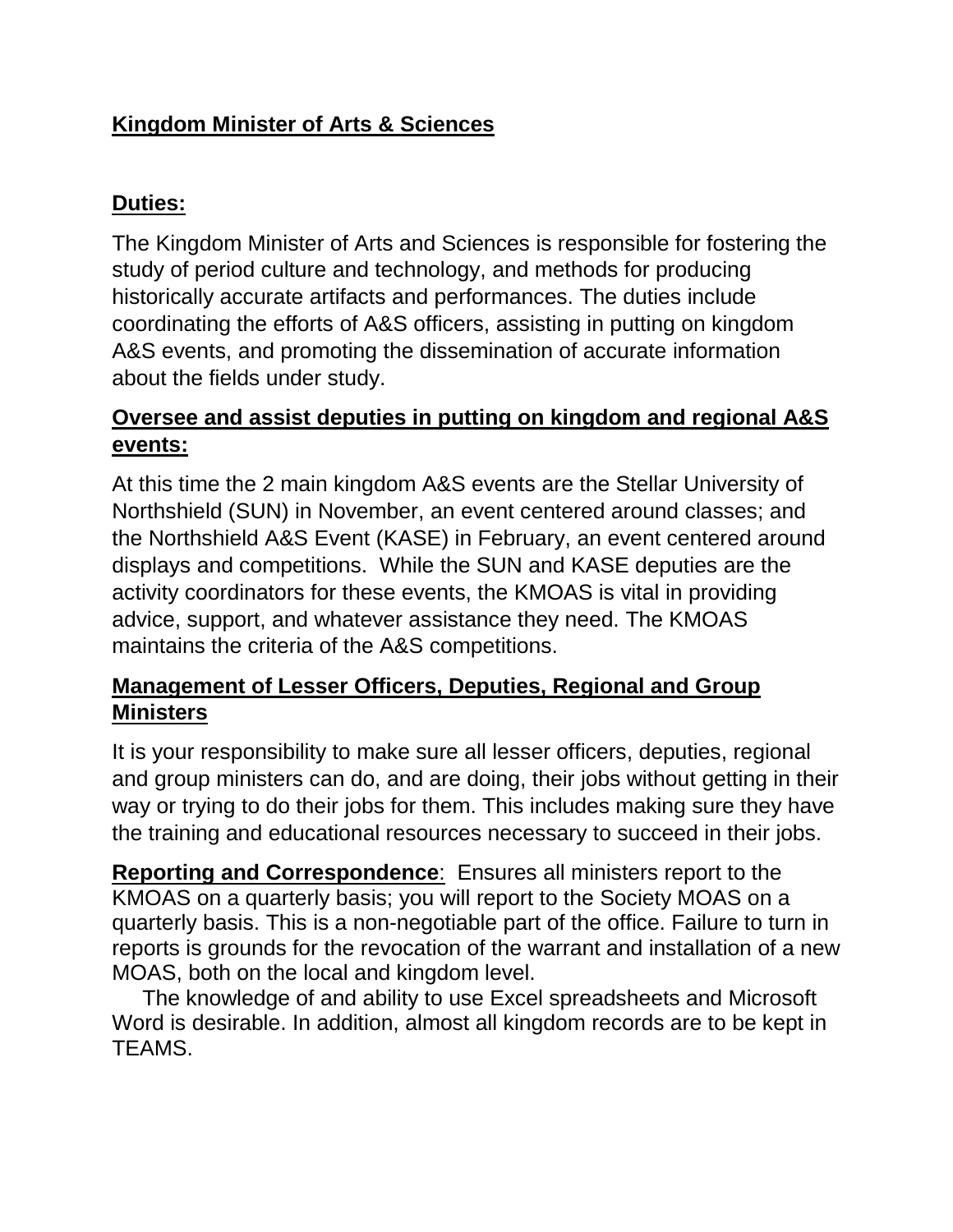**Oversee keeping information on Kingdom Web page up-to-date**: The A&S tabs on the Kingdom Web page are currently under review by the library deputy, Eithni ingen Talorgain; the KMOAS is responsible for overseeing her work and assisting in ensuring all information is correct and pertinent.

# **Northwatch contribution**

Every month a short missive is to be written on some topic of A&S to be published in the Northwatch.

#### **Stallari Member**

The KMOAS sits on the Stallari Council and gives council as needed to Their Majesties. The KMOAS helps ensure that the laws and policies of Northshield are observed. Attendance is mandatory; if the KMOAS cannot attend, they must ensure the emergency deputy is able to attend in their stead.

#### **Financial Committee Member**

The Society requires that all financial decisions involve more than one person. In Northshield the Stallari also serves as the Financial Committee. As a member of the Financial Committee, you are responsible for making sure that all expenditures of group funds are in accordance with the law and with SCA guidelines and follow any policies or procedures the kingdom has for deciding how to spend money and for reviewing these policies annually. You are responsible for reviewing Kingdom event bids and recommending bids to be accepted by the Stallari council. Kingdom events are a major source of the annual budget. Part of the review is to look at the proposed budget including that the estimated profit is attainable and will meet the financial needs of the Kingdom.

# **Time Commitment**

Average 2 hours per week.

When A&S material is being upgraded on the Web page and in handbooks, time commitment can be at least 3 hours a week.

When A&S events are imminent, time commitment can be at least 5 hours a week.